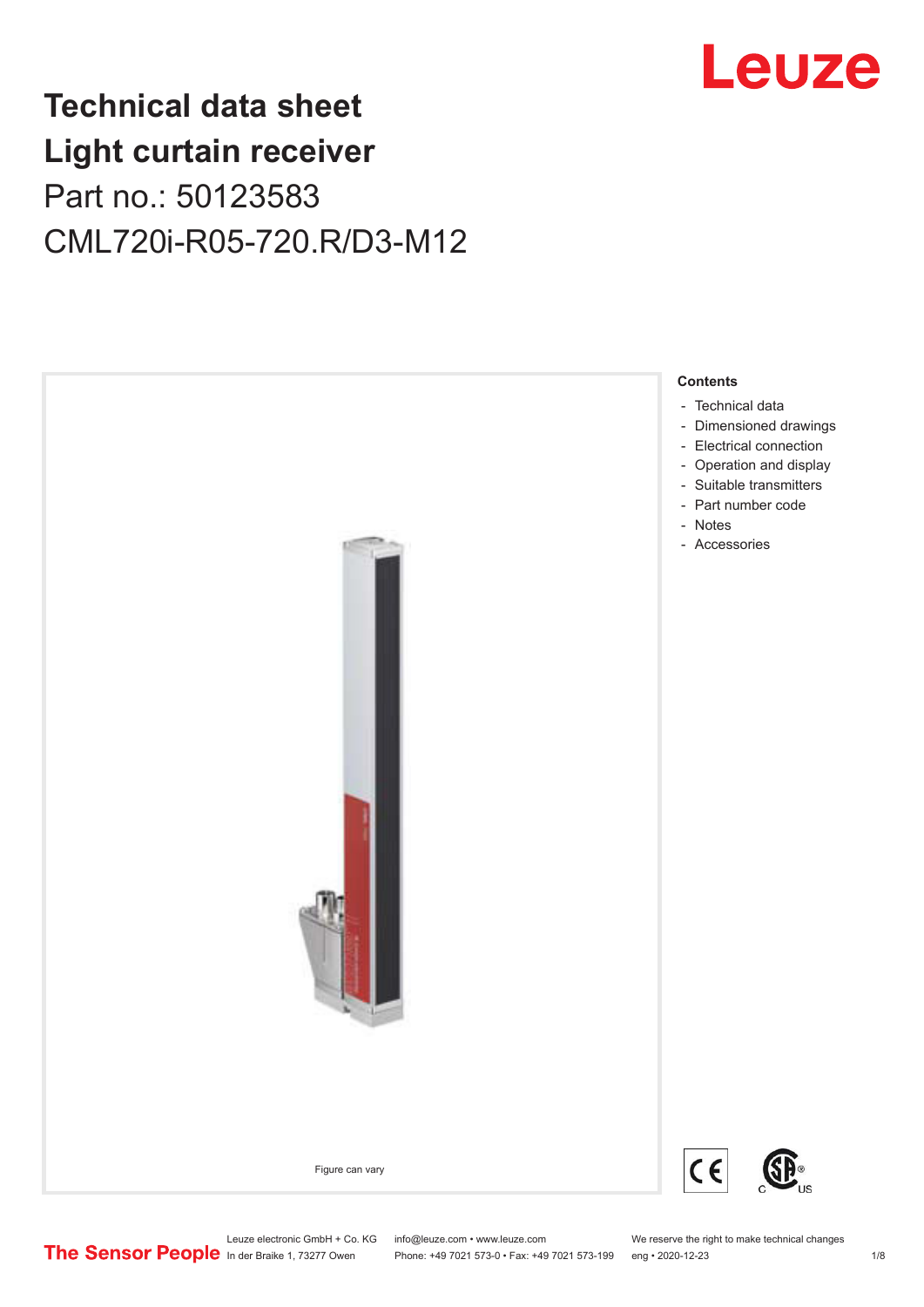### <span id="page-1-0"></span>**Technical data**

# Leuze

| <b>Basic data</b>                              |                                                                                                             |
|------------------------------------------------|-------------------------------------------------------------------------------------------------------------|
| Series                                         | 720                                                                                                         |
| <b>Operating principle</b>                     | Throughbeam principle                                                                                       |
| Device type                                    | Receiver                                                                                                    |
| <b>Contains</b>                                | Accessories for the use of the BT-2R1                                                                       |
| <b>Application</b>                             | Object measurement                                                                                          |
| <b>Special version</b>                         |                                                                                                             |
| <b>Special version</b>                         | Crossed-beam scanning                                                                                       |
|                                                | Diagonal-beam scanning                                                                                      |
|                                                | Parallel-beam scanning                                                                                      |
| <b>Optical data</b>                            |                                                                                                             |
| <b>Operating range</b>                         | Guaranteed operating range                                                                                  |
| <b>Operating range</b>                         | 0.13.5m                                                                                                     |
| <b>Operating range limit</b>                   | Typical operating range                                                                                     |
| <b>Operating range limit</b>                   | 0.14.5m                                                                                                     |
| <b>Measurement field length</b>                | 720 mm                                                                                                      |
| <b>Number of beams</b>                         | 144 Piece(s)                                                                                                |
| <b>Beam spacing</b>                            | 5 <sub>mm</sub>                                                                                             |
|                                                |                                                                                                             |
| <b>Measurement data</b>                        |                                                                                                             |
| Minimum object diameter                        | $10 \text{ mm}$                                                                                             |
| <b>Electrical data</b>                         |                                                                                                             |
| <b>Protective circuit</b>                      | Polarity reversal protection                                                                                |
|                                                | Short circuit protected                                                                                     |
|                                                | <b>Transient protection</b>                                                                                 |
|                                                |                                                                                                             |
| Performance data                               |                                                                                                             |
| Supply voltage U <sub>B</sub>                  | 18  30 V, DC                                                                                                |
| <b>Residual ripple</b>                         | 0  15 %, From $U_B$                                                                                         |
| <b>Open-circuit current</b>                    | 0  215 mA, The specified values refer<br>to the entire package consisting of trans-<br>mitter and receiver. |
|                                                |                                                                                                             |
| Inputs/outputs selectable                      |                                                                                                             |
| Output current, max.                           | 100 mA                                                                                                      |
| Input resistance                               | $6,000 \Omega$                                                                                              |
| Number of inputs/outputs selectable 2 Piece(s) |                                                                                                             |
| Type                                           | Inputs/outputs selectable                                                                                   |
| Voltage type, outputs                          | DC                                                                                                          |
| Switching voltage, outputs                     | Typ. $U_R / 0 V$                                                                                            |
| Switching voltage, inputs                      | high: ≥6V                                                                                                   |
|                                                | $low: 4V$                                                                                                   |
|                                                |                                                                                                             |
| Input/output 1                                 |                                                                                                             |
| Activation/disable delay                       | 1 <sub>ms</sub>                                                                                             |
| <b>Timing</b>                                  |                                                                                                             |
| <b>Cycle time</b>                              | 4.72 ms                                                                                                     |
| Response time per beam                         | 30 µs                                                                                                       |
| <b>Interface</b>                               |                                                                                                             |
|                                                |                                                                                                             |
| Type                                           | RS 485 Modbus                                                                                               |
| <b>RS 485</b>                                  |                                                                                                             |
| <b>Function</b>                                | Process                                                                                                     |

| <b>Service interface</b>                        |                                       |
|-------------------------------------------------|---------------------------------------|
| Type                                            | IO-Link                               |
|                                                 |                                       |
| <b>IO-Link</b>                                  |                                       |
| <b>Function</b>                                 | Configuration via software<br>Service |
|                                                 |                                       |
| <b>Connection</b>                               |                                       |
| <b>Number of connections</b>                    | 2 Piece(s)                            |
| <b>Plug outlet</b>                              | Rear side                             |
|                                                 |                                       |
| <b>Connection 1</b>                             |                                       |
| <b>Function</b>                                 | Configuration interface               |
|                                                 | Connection to transmitter             |
|                                                 | Signal IN                             |
|                                                 | Signal OUT<br>Voltage supply          |
| <b>Type of connection</b>                       | Connector                             |
| <b>Thread size</b>                              | M <sub>12</sub>                       |
| <b>Type</b>                                     | Male                                  |
| <b>Material</b>                                 | Metal                                 |
| No. of pins                                     | 8-pin                                 |
| Encoding                                        | A-coded                               |
|                                                 |                                       |
| <b>Connection 2</b><br><b>Function</b>          |                                       |
|                                                 | <b>BUS IN</b><br><b>BUS OUT</b>       |
| <b>Type of connection</b>                       | Connector                             |
| <b>Thread size</b>                              | M12                                   |
| Type                                            | Female                                |
| <b>Material</b>                                 | Metal                                 |
| No. of pins                                     | 5-pin                                 |
| Encoding                                        | B-coded                               |
| <b>Mechanical data</b>                          |                                       |
|                                                 |                                       |
| Design                                          | Cubic                                 |
| Dimension (W x H x L)                           | 29 mm x 35.4 mm x 743 mm              |
| <b>Housing material</b><br><b>Metal housing</b> | Metal<br>Aluminum                     |
| Lens cover material                             | Plastic                               |
| Net weight                                      | 1,000 g                               |
| <b>Housing color</b>                            | Silver                                |
| <b>Type of fastening</b>                        | Groove mounting                       |
|                                                 | Via optional mounting device          |
| <b>Operation and display</b>                    |                                       |
|                                                 |                                       |
| Type of display                                 | LED<br>OLED display                   |
| <b>Number of LEDs</b>                           | 2 Piece(s)                            |
| Type of configuration                           | Software                              |
|                                                 | Teach-in                              |
| <b>Operational controls</b>                     | Membrane keyboard                     |
|                                                 |                                       |
| <b>Environmental data</b>                       |                                       |
| Ambient temperature, operation                  | $-3060 °C$                            |
| Ambient temperature, storage                    | -40  70 °C                            |
|                                                 |                                       |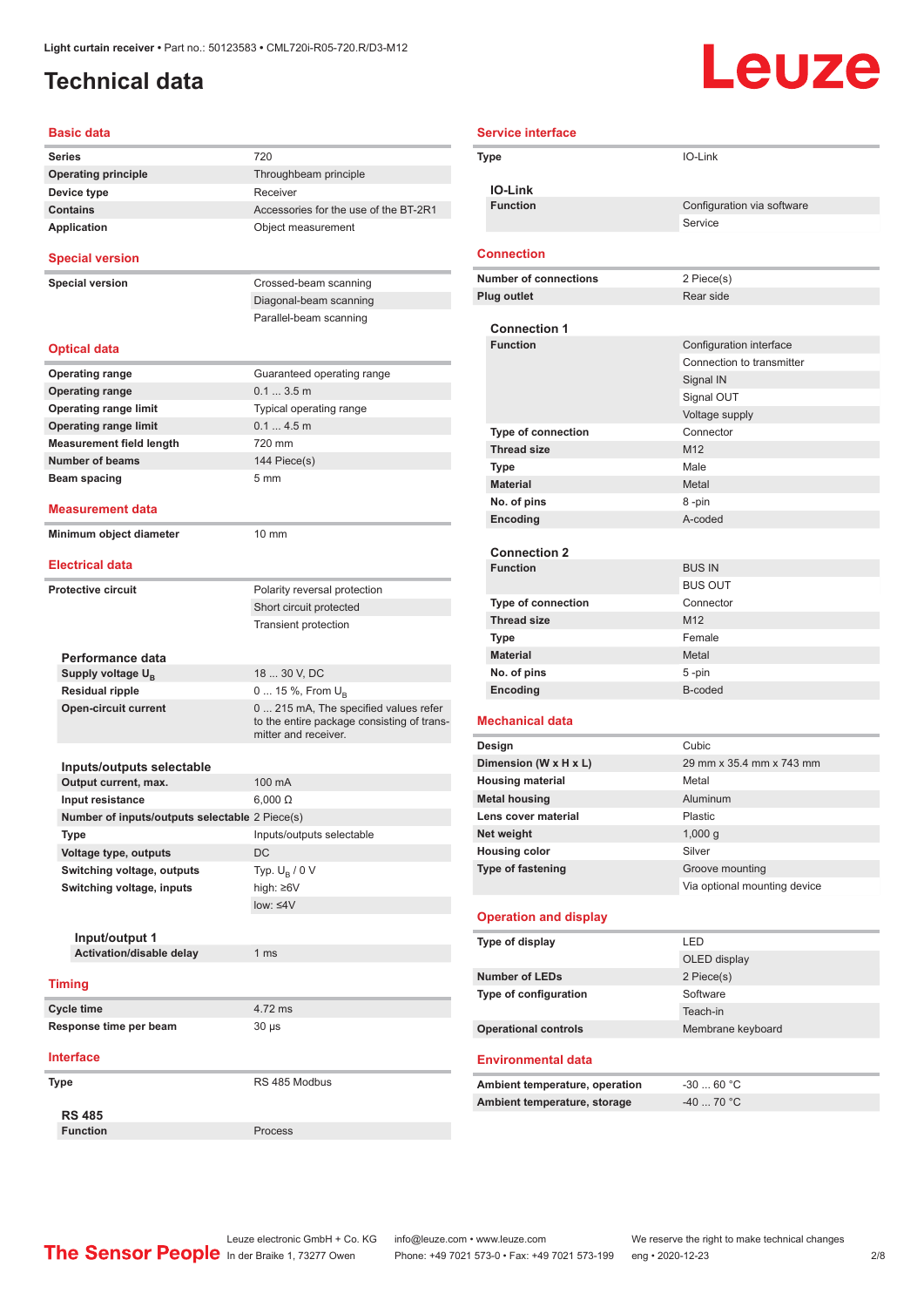### **Technical data**

# Leuze

#### **Certifications**

| Degree of protection     | IP 65         |
|--------------------------|---------------|
| <b>Protection class</b>  | Ш             |
| <b>Certifications</b>    | c CSA US      |
| <b>Standards applied</b> | IEC 60947-5-2 |
|                          |               |

#### **Classification**

| <b>Customs tariff number</b> | 90314990 |
|------------------------------|----------|
| eCl@ss 5.1.4                 | 27270910 |
| eCl@ss 8.0                   | 27270910 |
| eCl@ss 9.0                   | 27270910 |
| eCl@ss 10.0                  | 27270910 |
| eCl@ss 11.0                  | 27270910 |
| <b>ETIM 5.0</b>              | EC002549 |
| <b>ETIM 6.0</b>              | EC002549 |
| <b>ETIM 7.0</b>              | EC002549 |
|                              |          |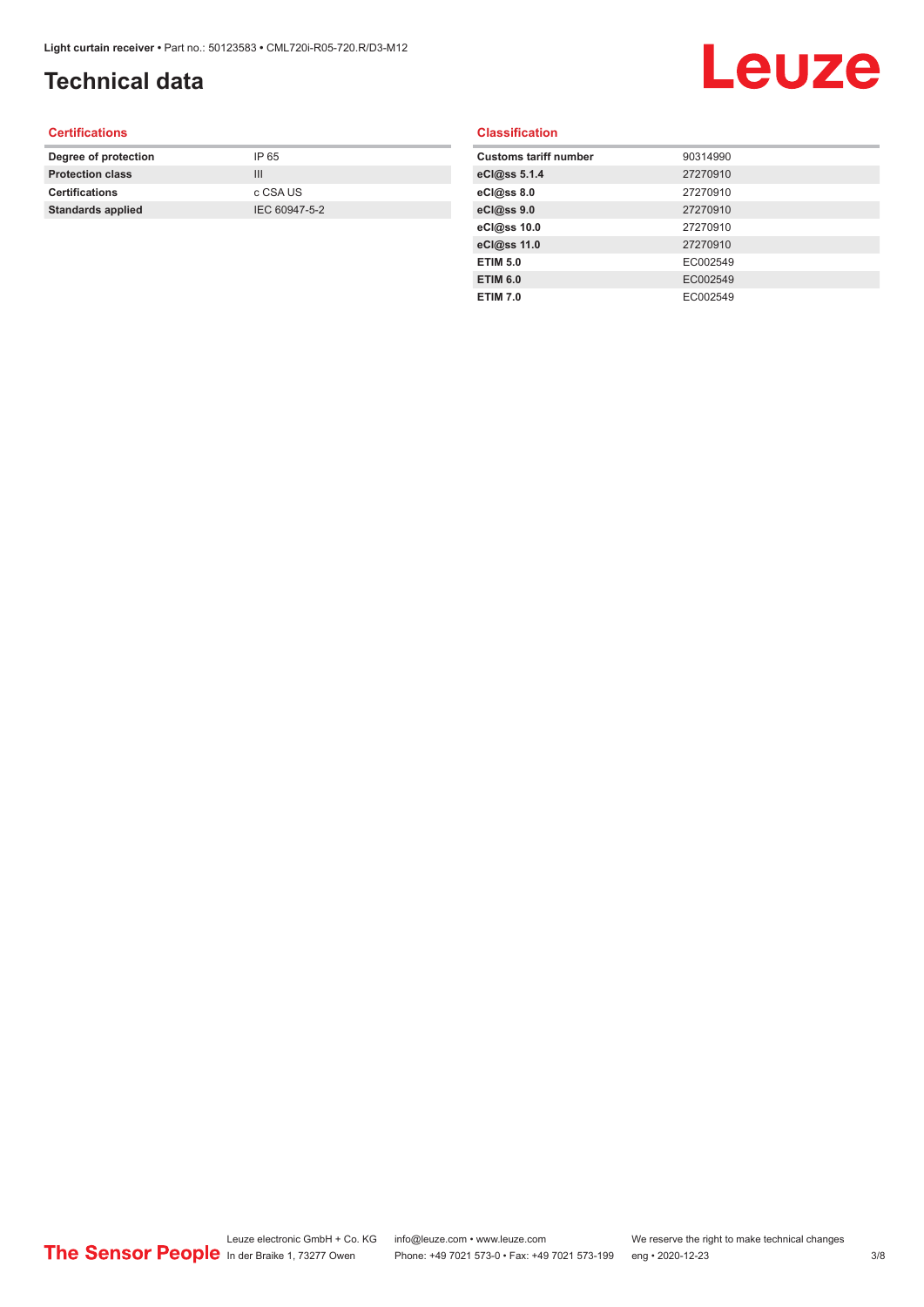#### <span id="page-3-0"></span>**Dimensioned drawings**

All dimensions in millimeters



B Measurement field length 720 mm

- 
- F M6 thread
- G Fastening groove
- T Transmitter
- R Receiver
- Y 2.5 mm
- 

**Leuze**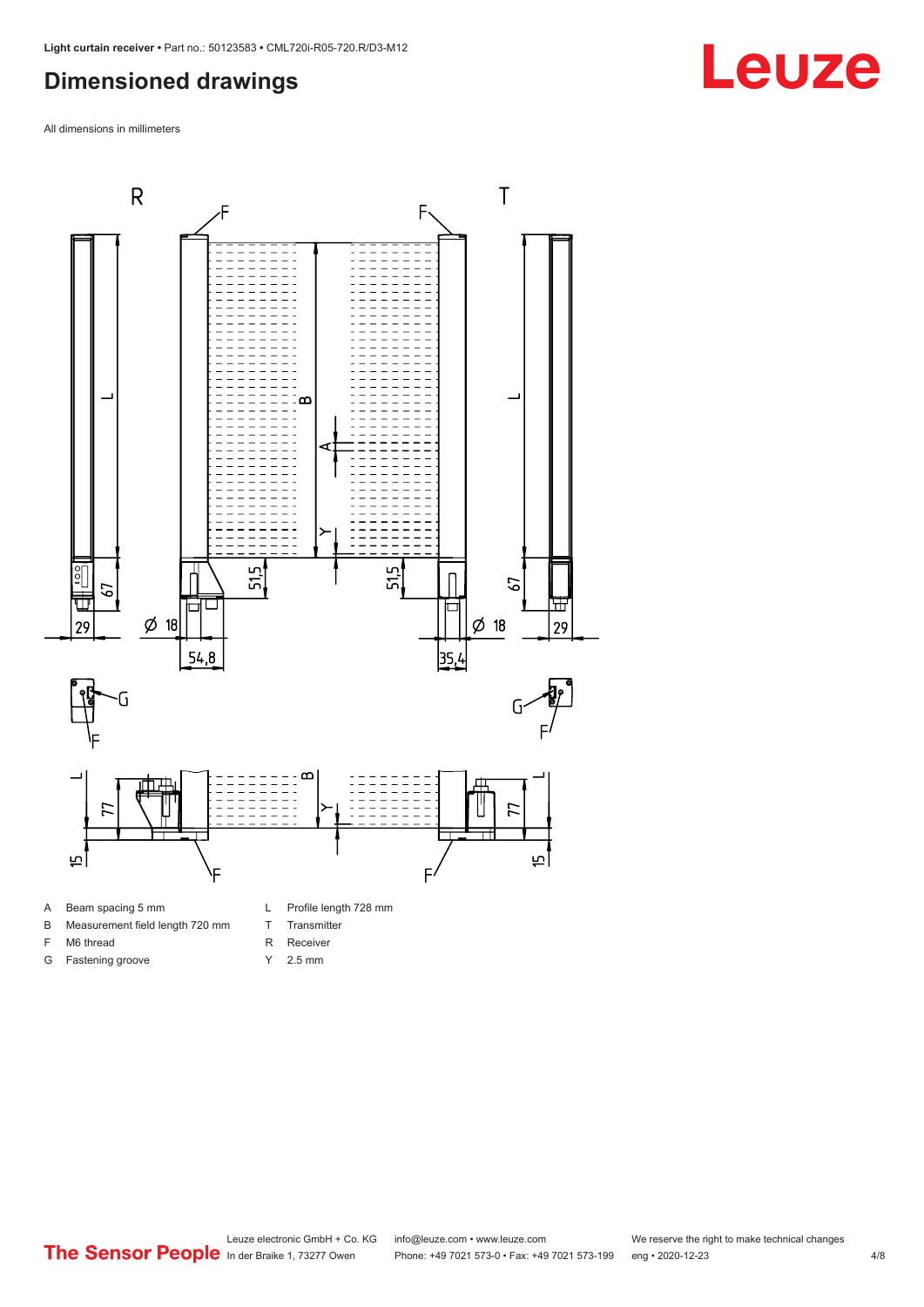#### <span id="page-4-0"></span>**Dimensioned drawings**





### **Electrical connection**

**Connection 1**

| <b>Function</b>    | Configuration interface   |
|--------------------|---------------------------|
|                    | Connection to transmitter |
|                    | Signal IN                 |
|                    | Signal OUT                |
|                    | Voltage supply            |
| Type of connection | Connector                 |
| <b>Thread size</b> | M12                       |
| <b>Type</b>        | Male                      |
| <b>Material</b>    | Metal                     |
| No. of pins        | 8-pin                     |
| Encoding           | A-coded                   |

#### **Pin Pin assignment**

| 1              | $V +$            |  |  |
|----------------|------------------|--|--|
| $\overline{2}$ | I/O <sub>1</sub> |  |  |
| 3              | <b>GND</b>       |  |  |
| $\overline{4}$ | IO-Link          |  |  |
| 5              | I/O <sub>2</sub> |  |  |
| 6              | RS 485 Tx+       |  |  |
| 7              | RS 485 Tx+       |  |  |
| 8              | <b>FE/SHIELD</b> |  |  |
|                |                  |  |  |



#### **Connection 2**

| <b>Function</b>    | <b>BUS IN</b>  |
|--------------------|----------------|
|                    | <b>BUS OUT</b> |
| Type of connection | Connector      |
| <b>Thread size</b> | M12            |
| <b>Type</b>        | Female         |
| <b>Material</b>    | Metal          |
| No. of pins        | $5 - pin$      |
| Encoding           | B-coded        |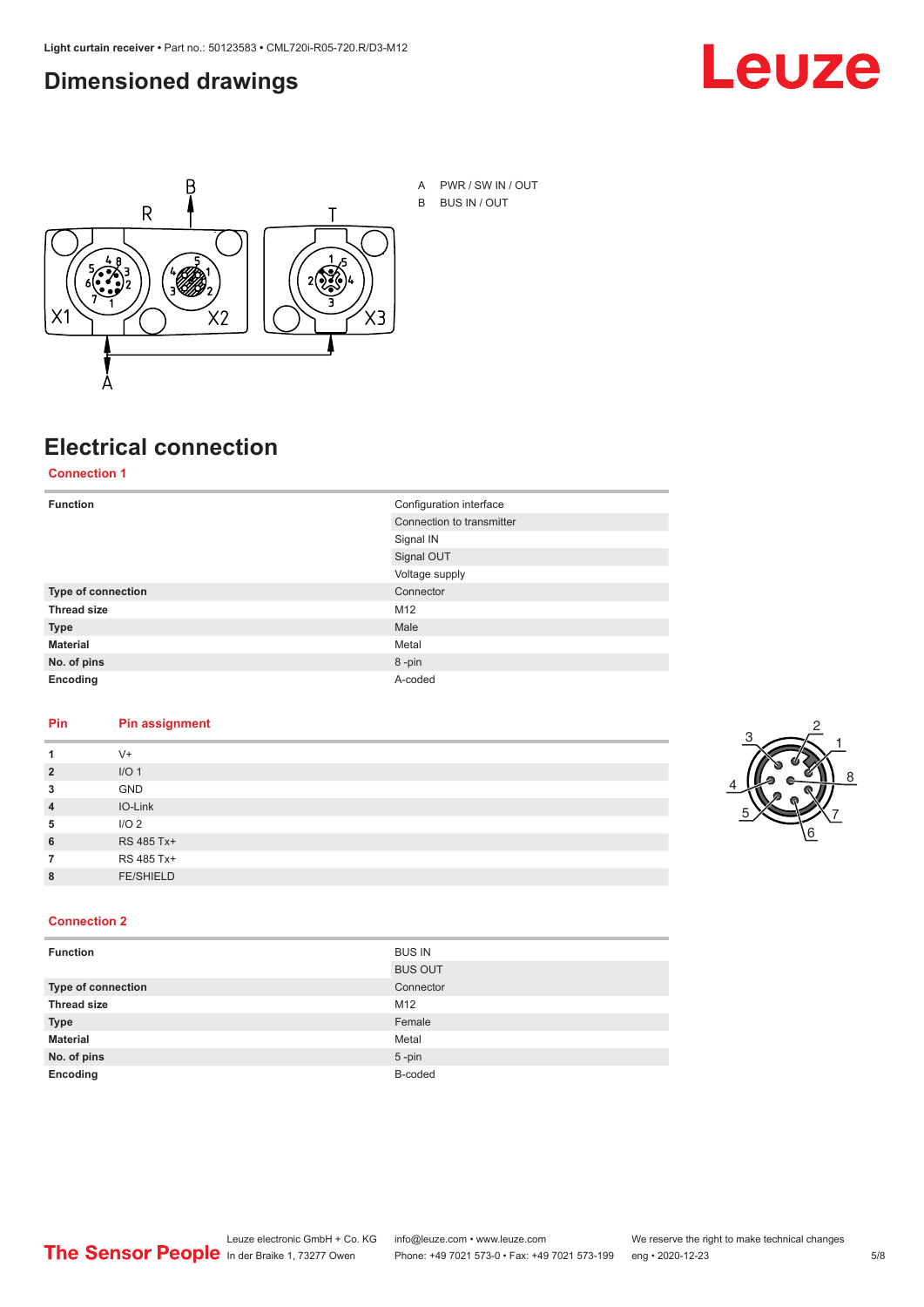### <span id="page-5-0"></span>**Electrical connection**

#### **Pin Pin assignment 1** V+ **2** Tx-**3** PB GND **4** Tx+ **5** FE/SHIELD 3 2 1 5 4



| <b>LED</b>     | <b>Display</b>           | <b>Meaning</b>                         |
|----------------|--------------------------|----------------------------------------|
|                | Green, continuous light  | Operational readiness                  |
|                | Green, flashing          | Teach / error                          |
| $\overline{2}$ | Yellow, continuous light | Light path free, with function reserve |
|                | Yellow, flashing         | No function reserve                    |
|                | Off                      | Object detected                        |

#### **Suitable transmitters**

| Part no. | <b>Designation</b>        | <b>Article</b>               | <b>Description</b>                                                          |
|----------|---------------------------|------------------------------|-----------------------------------------------------------------------------|
| 50119457 | CML720i-T05-720.R-<br>M12 | Light curtain<br>transmitter | Operating range: 0.1  3.5 m<br>Connection: Connector, M12, Rear side, 5-pin |

### **Part number code**

Part designation: **CML7XXi-YZZ-AAAA.BCCCDDD-EEEFFF**

| <b>CML</b>  | <b>Operating principle</b><br>Measuring light curtain                                                                                     |
|-------------|-------------------------------------------------------------------------------------------------------------------------------------------|
| 7XXi        | <b>Series</b><br>720i: 720i series<br>730i: 730i series                                                                                   |
| Y           | Device type<br>T: transmitter<br>R: receiver                                                                                              |
| <b>ZZ</b>   | <b>Beam spacing</b><br>05:5 mm<br>10:10 mm<br>20:20 mm<br>40:40 mm                                                                        |
| <b>AAAA</b> | Measurement field length [mm], dependent on beam spacing                                                                                  |
| в           | Equipment<br>A: connector outlet, axial<br>R: rear connector outlet                                                                       |
| <b>CCC</b>  | Interface<br>L: IO-Link<br>/CN: CANopen<br>/PB: PROFIBUS<br>/PN: PROFINET<br>/CV: Analog current and voltage output<br>/D3: RS 485 Modbus |

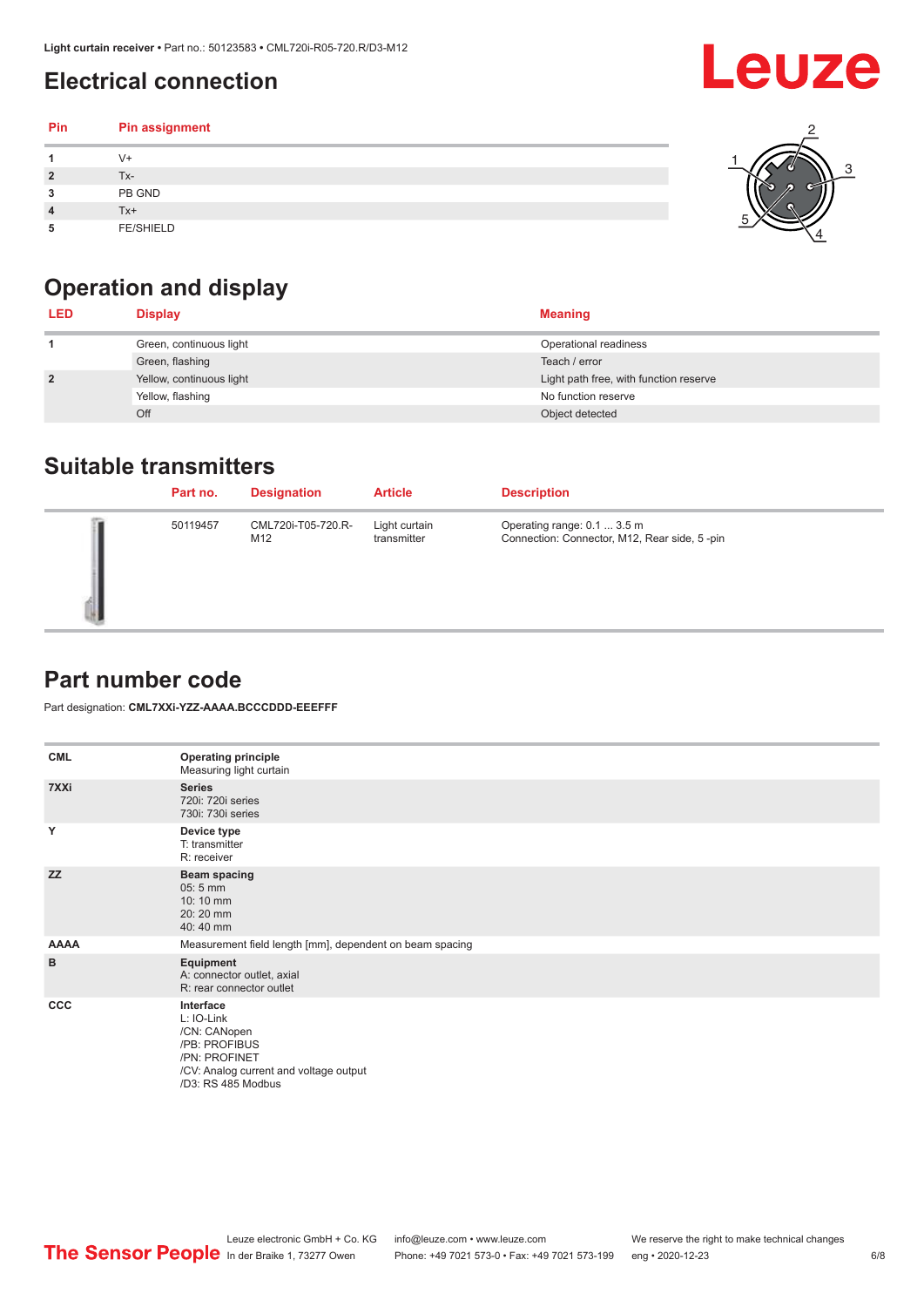#### <span id="page-6-0"></span>**Part number code**



| <b>DDD</b> | <b>Special equipment</b><br>-PS: Power Setting                                                  |
|------------|-------------------------------------------------------------------------------------------------|
| <b>EEE</b> | <b>Electrical connection</b><br>M <sub>12</sub> : M <sub>12</sub> connector                     |
| <b>FFF</b> | -EX: Explosion protection                                                                       |
|            | <b>Note</b>                                                                                     |
| $\bullet$  | $\&$ A list with all available device types can be found on the Leuze website at www.leuze.com. |

#### **Notes**

| $\%$ The product may only be put into operation by competent persons.<br>₿ Only use the product in accordance with its intended use. | $\%$ This product is not a safety sensor and is not intended as personnel protection. |
|--------------------------------------------------------------------------------------------------------------------------------------|---------------------------------------------------------------------------------------|



#### **For UL applications:**

ª For UL applications, use is only permitted in Class 2 circuits in accordance with the NEC (National Electric Code). ª These proximity switches shall be used with UL Listed Cable assemblies rated 30V, 0.5A min, in the field installation, or equivalent (categories: CYJV/ CYJV7 or PVVA/PVVA7)

#### **Accessories**

### Connection technology - Connection cables

|        | Part no. | <b>Designation</b>     | <b>Article</b>   | <b>Description</b>                                                                                                                                         |
|--------|----------|------------------------|------------------|------------------------------------------------------------------------------------------------------------------------------------------------------------|
| 2<br>W | 50132079 | KD U-M12-5A-V1-<br>050 | Connection cable | Connection 1: Connector, M12, Axial, Female, A-coded, 5-pin<br>Connection 2: Open end<br>Shielded: No<br>Cable length: 5,000 mm<br>Sheathing material: PVC |

#### Connection technology - Y distribution cables

|        |   | Part no. | <b>Designation</b>          | <b>Article</b>        | <b>Description</b>                                                                                                                                                                                                                                                                                  |
|--------|---|----------|-----------------------------|-----------------------|-----------------------------------------------------------------------------------------------------------------------------------------------------------------------------------------------------------------------------------------------------------------------------------------------------|
| 圔<br>⋿ | Ø | 50118183 | K-Y1 M12A-5m-<br>M12A-S-PUR | Interconnection cable | Connection 1: Connector, M12, Axial, Female, A-coded, 5-pin<br>Connection 2: Connector, M12, Axial, Male, A-coded, 5-pin<br>Connection 3: Connector, M12, Axial, Female, A-coded, 8-pin<br>Shielded: Yes<br>Cable length fork 1: 5,000 mm<br>Cable length fork 2: 150 mm<br>Sheathing material: PUR |